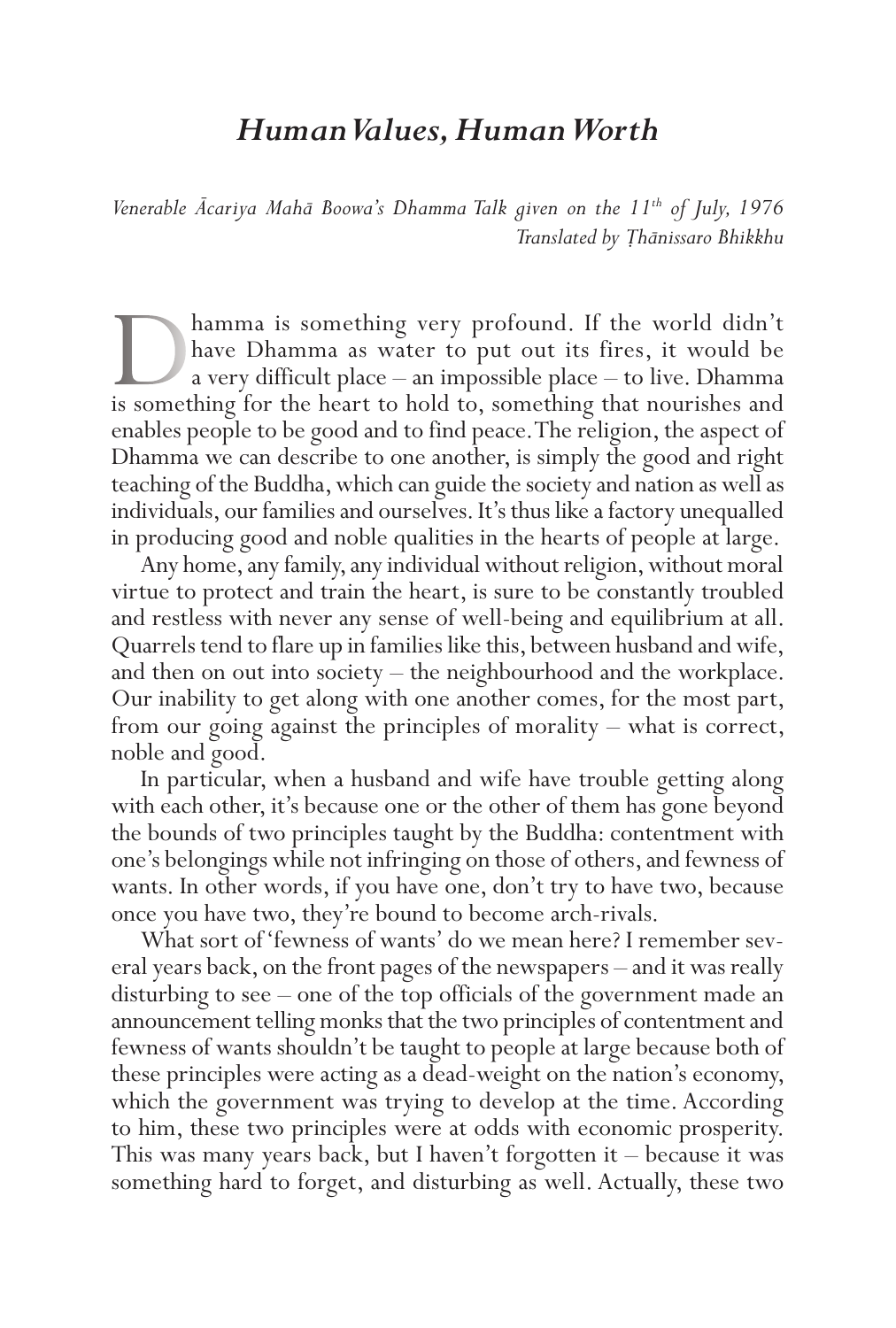principles don't mean at all what he thought they did. They're principles that people in general, lay as well as ordained, should put into practice in line with their position in life. There's no word, no phrase of the Dhamma at odds with the progress of the world. In fact, the Dhamma gives the world nothing but support and protection.

For a monk – a son of the Buddha – these two principles mean that he shouldn't be greedy for the four necessities of life: *1.) Clothing, which comes from the generosity of people at large; 2.) Food. No matter what kind of food it is, a monk can't acquire it on his own. He has to depend on others to look after his needs in this area, from the day of his ordination to his last day as a monk; 3.) Shelter; and 4.) Medicine.*

All of these things come from the good faith of people in general, which is why a monk shouldn't be greedy for them, because that would go against the basic principles of the Dhamma taught by the Buddha. A monk should be modest in his needs. This is the proper way for him to act – in keeping with the fact that he has to depend on other people to look after his needs – so that he won't be too great a burden on people of good faith. A monk shouldn't clutter himself up with concerns for physical necessities, which are simply means to keep the body going so that he can perform his duties as a contemplative with ease.

As for lay people, the principle of fewness of wants means being content with one's family. One husband should have one wife. One wife should have one husband. One husband should have only one wife – not two or three, which would be a fire spreading to consume himself and his family. This is what it means to have fewness of wants – not being greedy for thrills that would stoke fire in the family and not dabbling in the many desires that added together wage war with one another.

A husband and wife should be honest with each other. Loyal and committed. Faithful to each other at all times and in all places, with no secrets from each other – open and above-board with each other with pure and loyal hearts. If one of them has to work outside the home or be away for the night, he or she should go with a clean heart and clean hands, and come back without the blemish of any stains. If one of them has to go away on business, no matter how near or far, it should be done in such a way that the one at home needn't worry or be troubled that the one going away is doing anything wrong by demolishing the principle of fewness of wants and sleeping with someone outside the legitimate account. Worries like this are worse than a hundred spirits returning from the dead to grab a person's entrails and squeeze them to bits. If a husband or wife must go away for a long time, it should be for reasons that aim at maintaining the family in happiness and joy.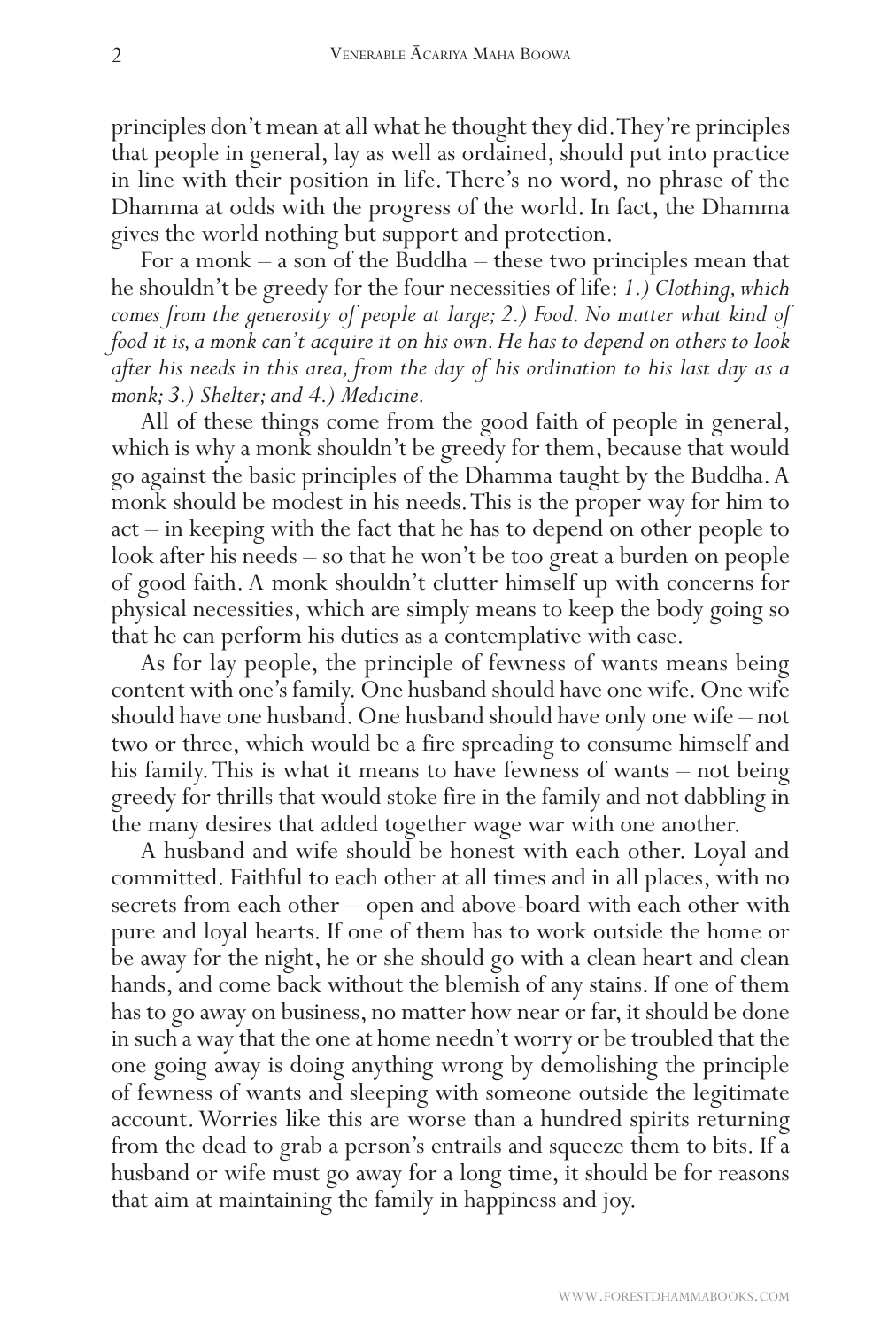When a husband and wife are faithful to each other in this way, then no matter where either of them goes, neither of them suffers from any worries or distrust. They live together smoothly and happily to the end of their lives because the important principle is that their hearts are honest and loyal to each other. Even if there may be times when they have barely enough to scrape by, that isn't important. The important point lies in their being honest, faithful, and committed to each other. A family of this sort may be rich or poor, but the happiness, security, and trust it's members feel for one another give them the stability and solidarity that everyone hopes for. This is called fewness of wants in the marriage relationship: *One husband. One wife. No outside involvements.* Even though other men and women fill the world, we don't get involved. This is fewness of wants for lay people.

If this principle of fewness of wants were to be erased from the world, human beings would know no bounds, and we wouldn't be any different from … Have you ever seen them? Here in the Northeast they get going in August and September, but in the Central Plains it's usually November, barking and howling like crazy. There's no telling which one is which one's husband and which one is which one's wife. They bite one another to shreds. Have you ever seen them, every August and September? When they really get going they run everywhere, all over the place, with no sense of day and night, home or away, no concern for whether or not they get fed. They go after each other worse than when they're rabid. If we human beings were to let ourselves run loose like that, we'd cause even worse damage than they do because we have guns and weapons to shoot and kill one another, thanks to the fact that we're smarter than they are. The world would be a shambles, and there wouldn't be enough room for us all in the prisons. This is the harm that comes from letting oneself go under the unruly power of sexual lust. There'd be no such word as 'enough', and no doubt but that dogs in heat would be no match for us.

Dogs have no sense of limits when lust takes over. They can go anywhere at all with no fear of death, no concern for hunger or thirst at all. They run wild, without a thought for their owners. At most, they may stop by their homes for a moment. If anyone feeds them in time, they eat. If not, they're off and running. And look at them. What do they look like at times like this? Ears torn, mouths torn, legs torn, stomachs ripped open in some cases, all from the fights they get into. Some of them die, some of them go crazy, some of them never return home.

When animals get going like this under the power of lust, this is the sort of harm it leads to. And even with them, it's nothing pretty to look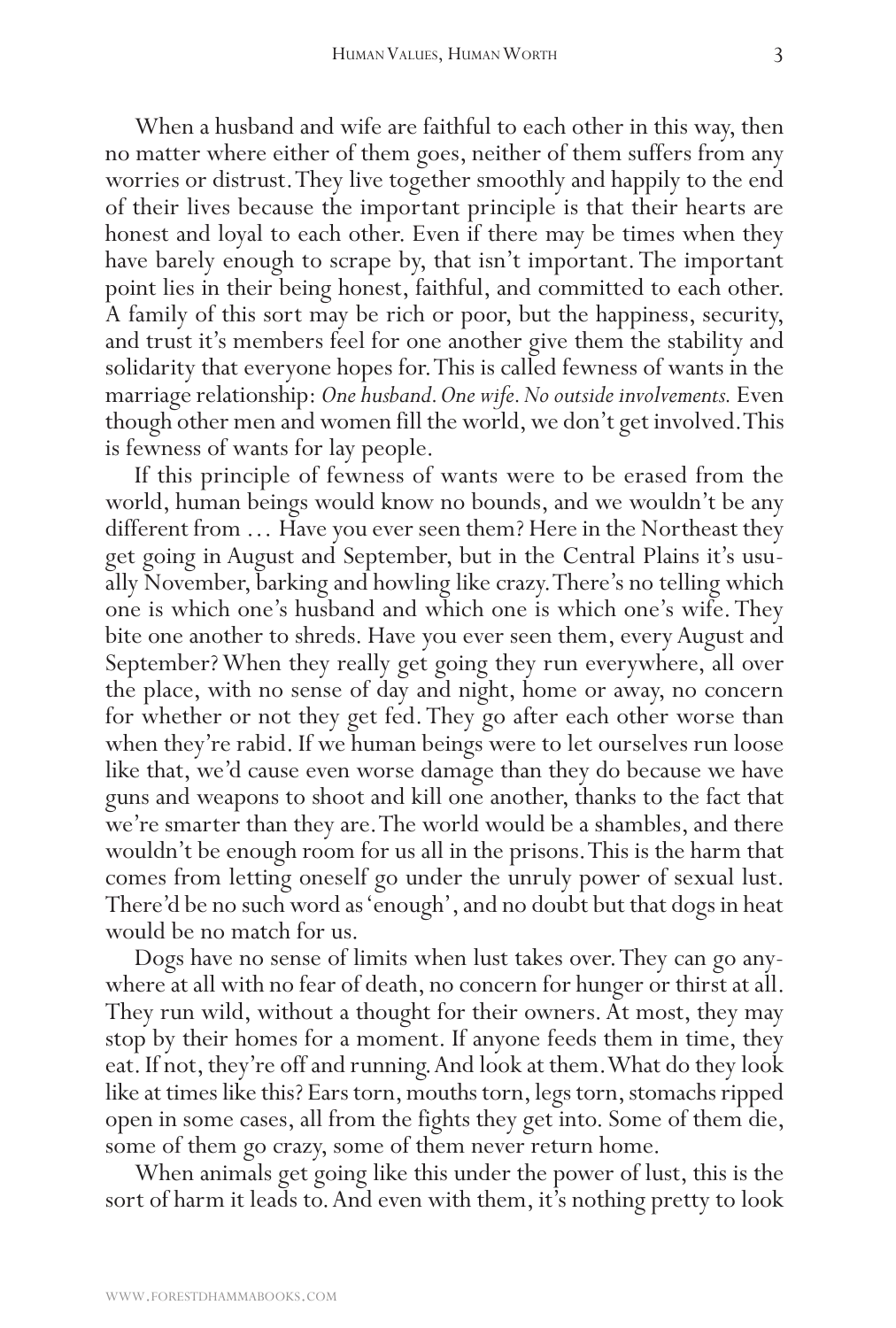at because it's so different from their normal nature. When the season comes, males and females go running wild after one another. The fires of lust and anger get burning together and can consume everything. This is what happens when animals know no bounds, that is, when their lust knows no limits. They suffer so much pain, so much distress when the disease of lust flares up – so much so that some of them die or are crippled for life.

If we human beings didn't have the Dhamma of fewness of wants as brakes on our wheels for our own safety's sake, we'd know no limits in following our instincts either. We'd cause much more harm and destruction to one another than animals do, because of our intelligence. If we're intelligent in the right way, it's an honour and a benefit to ourselves, our family and nation, but this human intelligence of ours is something that lends itself to all sorts of uses, and for the most part, if our minds are low, it becomes a tool for doing a great deal of evil. It's because of our intelligence that we human beings can do one another so much harm.

This is why we need moral virtue as a guide, as protection, so that we can live together happily and in peace. Between husbands and wives this means being faithful to each other. Don't go looking for scraps and leftovers like our friends in August and September. That's not the sort of policy that human beings – who know enough to have a sense of right and wrong, good and bad – should put into practice. Otherwise we'll destroy, or at the very least reduce, the honour of our human status. Worse than that, we'll ruin ourselves to the point of having absolutely no worth.

To give in to the moods of our inner fires, looking for scraps and leftovers in bars, night clubs, massage parlours, and other places catering to this sort of thing, is to destroy our inner virtue as human beings step by step, because it's nothing more than the policy of animals who know no bounds of good and evil and know only how to get carried away with their passion and bite one another to shreds. For this reason, it's a policy we human beings shouldn't put into practice – and especially when we're married, because it goes against the secure bounds of the family we've established in line with the recognised universal principles of moral human beings.

To go out of bounds in this way would do such damage to a spouse's heart that no treatment could cure the sorrow and bring the heart back to normal. So husbands and wives who cherish each other's worth shouldn't do this sort of thing. The way love can turn to hatred, and spouses can become enemies, is all due to our disobeying the principle of fewness of wants. To lack this principle is to lack an important guarantee for the family's well-being.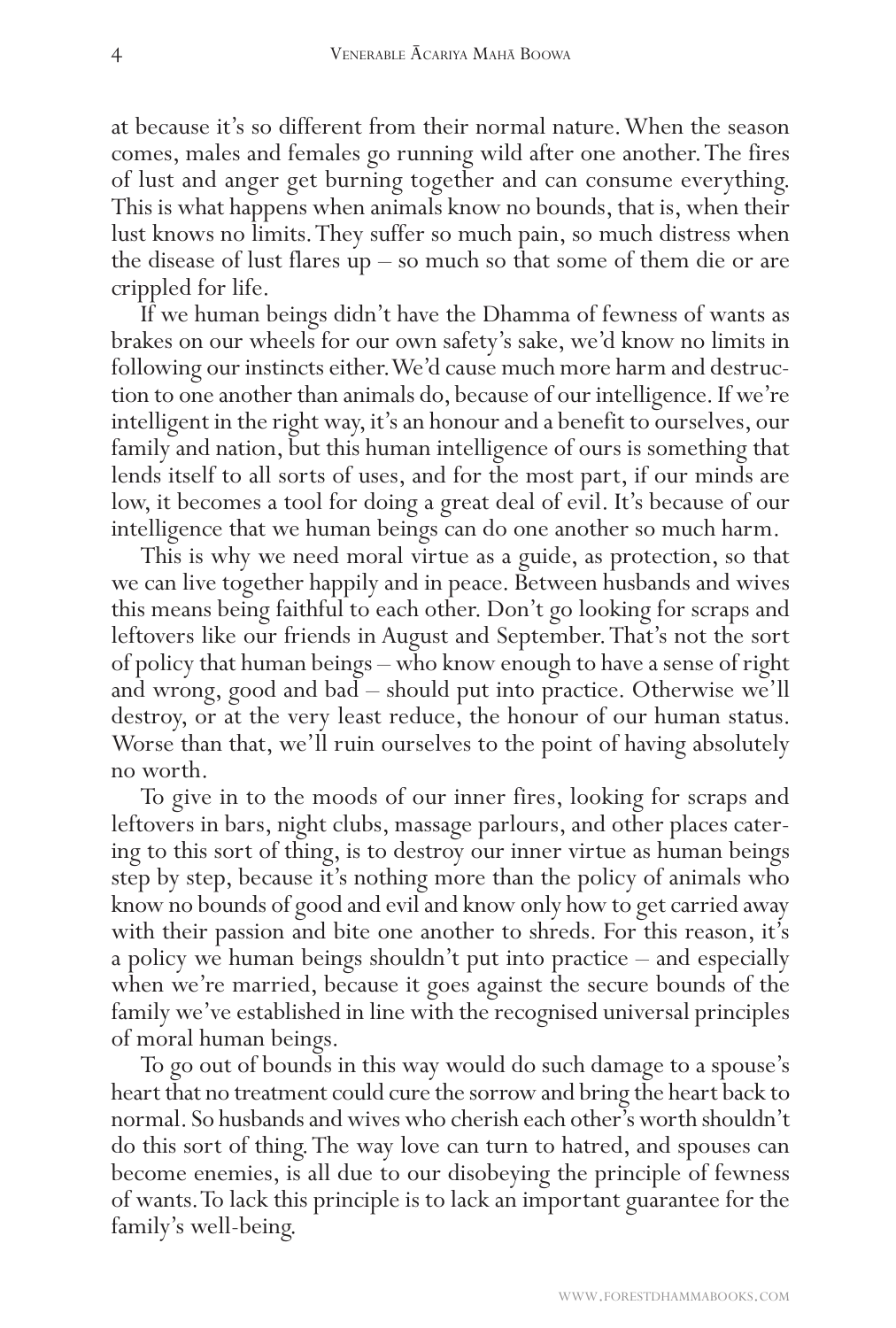This principle of fewness of wants isn't really a minor principle. It's one by which a husband and wife can keep a firm and stable hold on each other's hearts throughout time, one by which they can be loyal to each other in a way that will never fade. The money the family earns will all flow together into one place, and not go leaking out to feed the vultures and crows. No matter how much is spent, every penny, every cent goes toward the family's well-being, instead of leaking out through the destructive force of sensual greed. This way the wealth gained by the family is something peaceful. Its expenditure is reasonable and beneficial to the husband, wife, and children, so that it's a thing of value and a cause of joy to its owners.

This is why the Buddha teaches us to train our hearts in the way of the Dhamma. The heart is very important. A stable heart means stable wealth. If the heart is unstable, our wealth is unstable as well. It will leak away day and night, because the heart creates the leak and can't keep hold of anything at all. When a water jar is still good, it can serve its full purpose. The minute it begins to crack, its usefulness is reduced; and when it breaks, there's no further use for it. The same holds true with a marriage. One's spouse is very important. There is no greater foundation for the wealth, security and happiness of the family than when both sides are honest, loyal, and faithful to each other. So I ask that you put these principles into practice in yourselves, your families, and your work so that they lead you to lasting happiness and peace. Don't let yourselves stray from the principles of moral virtue that protect and maintain your own inner worth, together with your families' peace and contentment.

The defilement *(kilesa)* of sexual craving, if left to itself, knows virtually no limits or sense of reason. As the Buddha has said: "There is no river equal to craving." Rivers, seas, and oceans, no matter how vast and deep, still have their banks, their shores, their islands and sandbars, but sensual craving has no limits, no islands or banks, no means for keeping itself within the bounds of moderation and propriety at all. It flows day and night, flooding its banks in the heart at all times. If we didn't have the teachings of moral virtue as a levee to keep it in check, the world would be in a total chaos due to the pull of craving and jealousy. If we were to let sexual desire run wild, we'd be much more fierce than our friends in August and September, wiping one another out under the influence of sexual desire. On top of that, we'd make such a display of our stupidity that we'd be the laughingstock of the animal kingdom. So for the sake of maintaining our honour as human beings and so that we won't be fools in the eyes of our fellow animals, we must hold to moral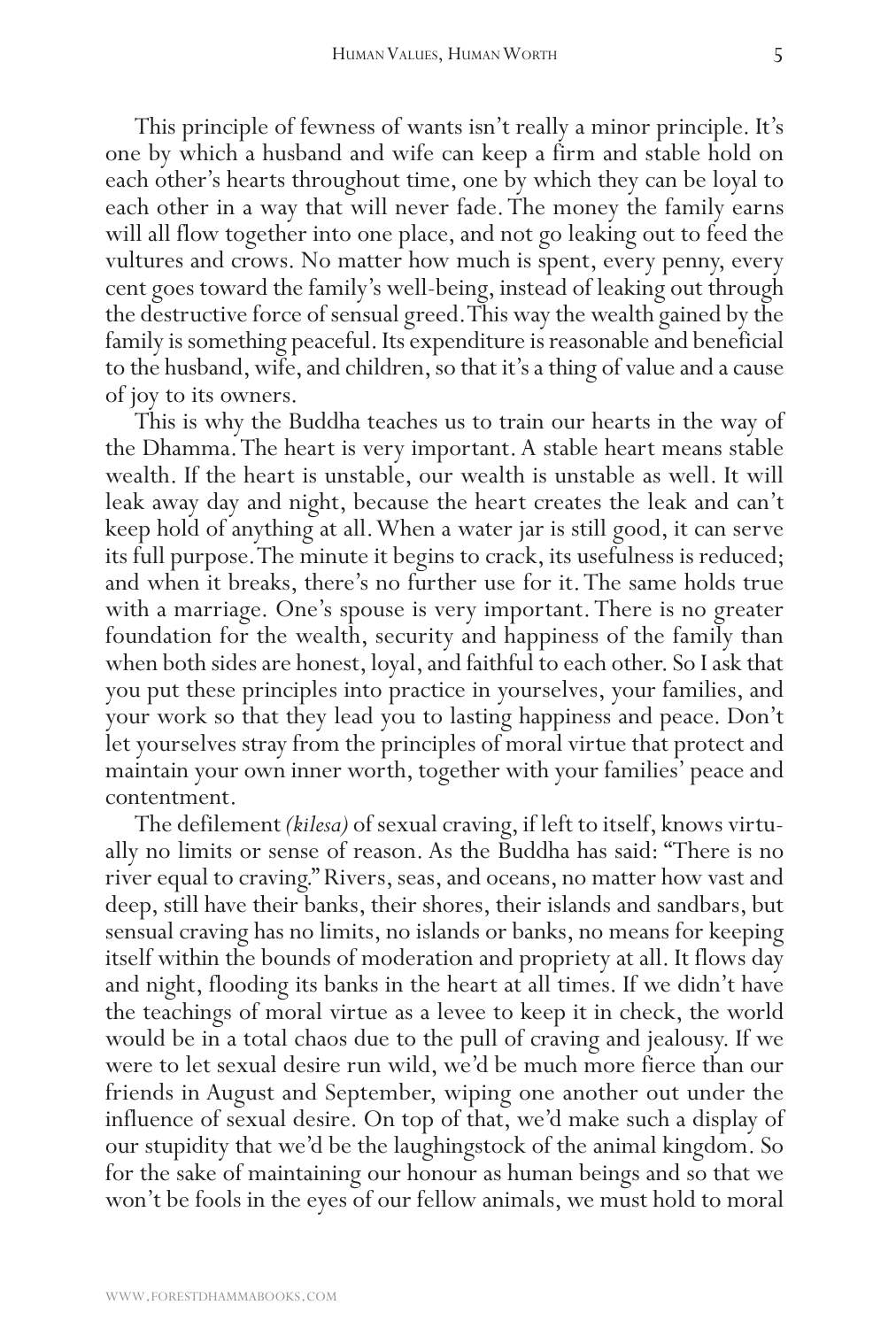virtue as our guide in knowing the proper bounds for our conduct as it affects both ourselves and our families.

Moral virtue means what is noble and good. It's a quality that gives security and stability to the world, a quality that the world has wanted all along. It's one of the highest forms of nourishment for the heart. It's the aspect of reason that guarantees the correctness of our behaviour; a quality in which the beings of the world place their trust and that no one criticises – for it lies beyond criticism. That's moral virtue, in other words, the principles of reason. Suppose we earn five dollars. However many dollars we spend, we spend them reasonably, not wastefully. If we earn one dollar, a hundred, a thousand, a million, we use reason in deciding how to spend and save our earnings so that we can benefit from them in line with their worth, in line with the fact that they have value in meeting our needs and providing for our happiness.

But if the heart leaks, if it lacks principles, our earnings will vanish like water from a leaky pot. No matter how much we earn, it'll all be wasted. Here I'm not talking about spending our wealth in ways that are useful and good. That's not called being wasteful. I'm talking about spending it in ways that serve no real purpose, in ways that can actually harm its owner. Wealth spent in these ways becomes poison, a means for ruining its foolish owner in a way that is really a shame. People like this can't get any real use out of their wealth, simply because they lack the moral virtue that would ensure their security and that of their belongings. As a result, they bring disaster on themselves, their possessions, and everything else that gives them happiness.

This is why moral virtue is very crucial to have. A family with moral virtue as its guide and protection is secure. Its members can talk to one another. They aren't stubborn and wilful, and instead are willing to listen to one another's reasons for the smooth and proper course of their work and the other aspects of their life together. Even just the five precepts, if they hold to them, are enough to bring peace in the family. The five precepts are like an overcoat to protect us from the cold, an umbrella to protect us from the rain, a safe to protect our valuables – the hearts of the family members, and especially the husband and wife – to keep them from being damaged or destroyed by the unbounded force of desire.

*The first precept, against killing living beings:* The lives of all living beings – ours or anyone else's – are of equal worth. Each animal's life is of equal worth with the life of a human being, for if life is taken away from an animal, it can no longer be an animal. If life is taken away from a person, he or she can no longer be a person. In other words, the continuity of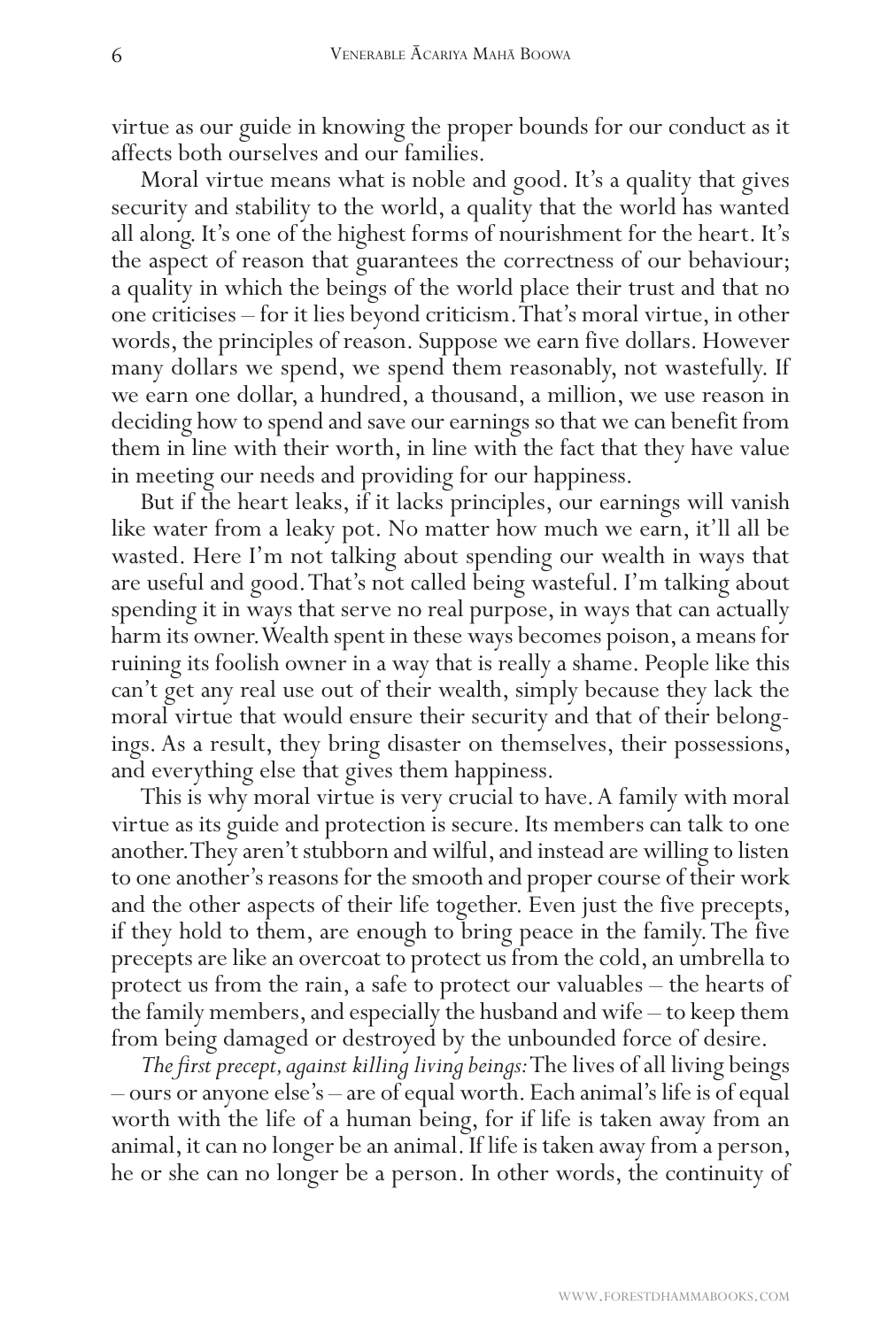the animal's being or of the person's being is broken right then in just the same way. This is why we're taught not to destroy one another's lives, because to do so is to destroy absolutely the value of one another's being. Death is a fear striking deeper than any other fear into the heart of each animal and every person. This is why the Buddha teaches us to keep our hands off the lives of our fellow living beings.

*The second precept against stealing:* To steal, to take things that haven't been given by their owner, is to mistreat not only the owners' belongings, but also his or her heart. This is a very great evil, and so it's something we shouldn't do.

When we talk of other people's belongings, even a single needle counts as a belonging. These are things of value – both the belonging and the owner's heart. Every person cherishes his or her belongings. If the belonging is stolen, the owner is bound to feel hurt. The heart is the important factor here, more important than the actual belonging. To lose something through theft feels very different from having willingly given it away. The feelings of regret, added to the desire for revenge, can lead people to kill one another, even over a single needle. This issue of ownership is something very large and important for each person, which is why we're taught not to steal, because it has a devastating effect on the owner's heart – and that's a serious matter.

The act of stealing and the act of voluntary giving are two very different things. If it's a question of voluntary giving, any amount is easy to part with. Not to mention a needle, we can be happy even when giving things away by the hundreds, thousands, or millions. The person giving is happy and cheerful, the person receiving is pleased no end, and both sides are blessed, as has always been the case when the people of the world aid and assist one another.

The Dhamma treats all hearts as equals. It holds that each being's heart is of value to that being, which is why it teaches us not to mistreat the hearts of others by taking their lives, stealing their belongings, having illicit sex with their spouses or children – because all of these things have their owner: *the heart of a living being, which is a very serious matter.* No good is accomplished by stealing the goods and provoking the hearts of others in this way, because once the heart is provoked, it can be more violent than anything else. The murders that get committed everywhere have a sense of indignation, of having been wronged, as their motivating force. This is why the Buddha teaches us to follow moral virtue as a way of showing respect for one another's hearts and belongings.

What this means is that we shouldn't abuse one another's hearts by doing anything immoral. For example, to kill a person is to devastate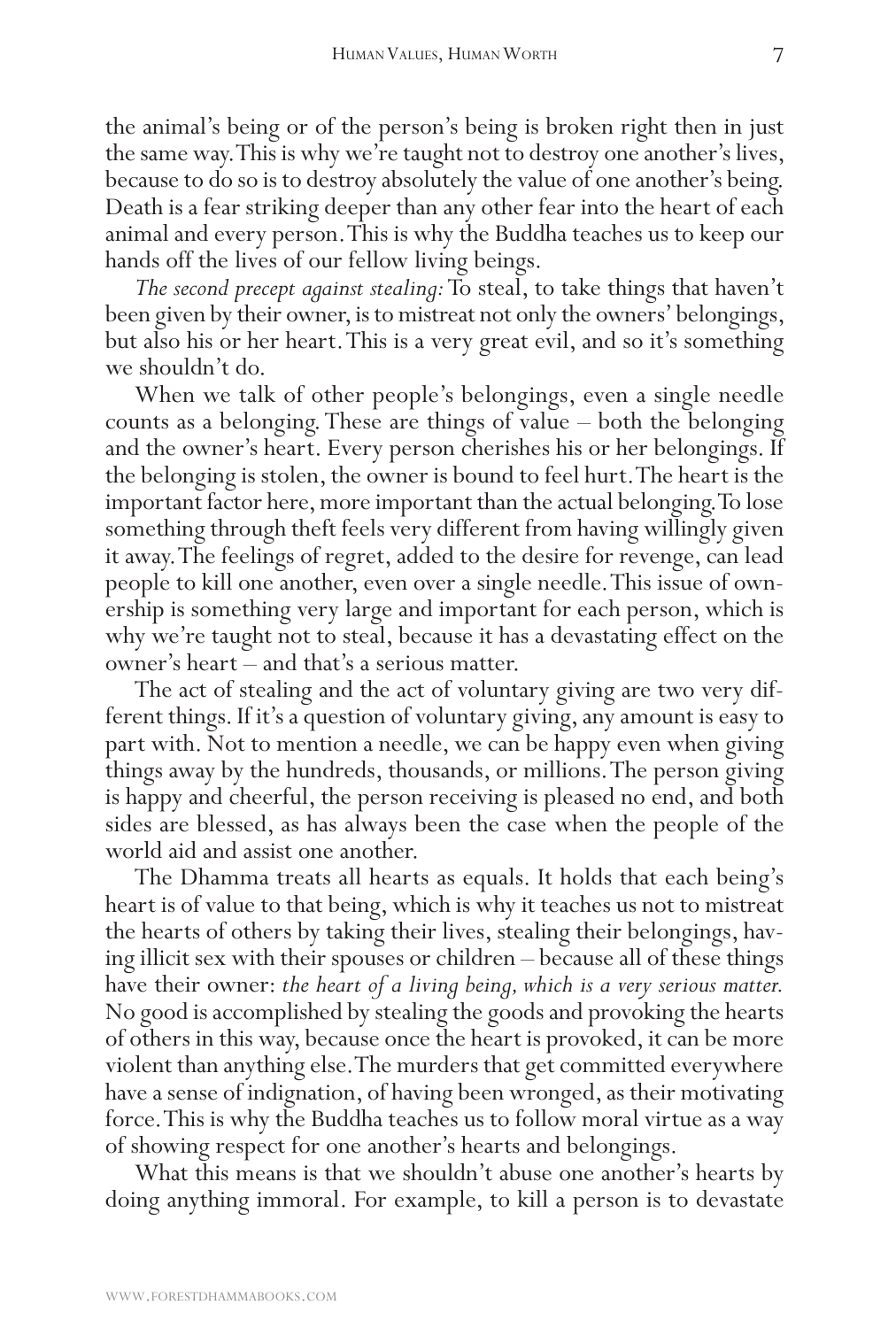that person's heart and body, and has a devastating effect on others, that is people close to that person who are still alive will want to seek revenge. This person dies, but those people still live, and we end up seeking revenge against each other back and forth in an endless cycle for aeons and aeons.

*The third precept against illicit sex:* All parents love their children; all husbands love their wives; all wives love their husbands. In any family, there is no greater love than that between the husband and wife. The husband and wife stake their lives on each other as if they were parts of the same body. There is no greater love in the family than his for her or hers for him. Their love is great and so is their sense of attachment and possessiveness. There is no other belonging that either of them cherishes nearly as much. If either of them is unfaithful or untrue to the other, looking for scraps and leftovers outside like a hungry mongrel, the other will feel more sorrow and disappointment than words can describe. The only comparison is that it's like having one's chest slashed open and one's heart ripped out and scattered all over the place – even though one hasn't yet died. How much will the wronged spouse suffer? This is something we can all answer without fear of error.

If any of you are thinking of mistreating your spouses in this way, I ask that you first take a good long look at the teachings of the religion – the foremost Dhamma of the foremost Teacher – to see what kind of teachings they are, what kind of teacher he was, and why great sages honour and revere him so highly. As for the defilements, and sexual desire in particular, *are there any sages who honour and revere them as anything special?* So why is it that we honour and revere and like them so much?

If you start weighing things like this, you'll be able to resist and avoid these defilements to at least some extent. At the very least you'll be one of the more civilised members of the circle of those who still have defilements in their hearts. Your spouse will be able to sleep peacefully, secure and proud, instead of swallowing tears of misery – which is the direction the world is heedlessly rushing everywhere you look. You're lay people. You have sharper eyes than the old monk sitting before you here saying this with his eyes and ears closed, so surely you've seen what I'm talking about.

For the sake of mutual honour and smooth relations between husband and wife, there are some duties in the family where he should be in charge, and which she shouldn't interfere with unless he asks for her help. There are other duties where she should be in charge, and which he shouldn't interfere with unless she asks for his help. Each should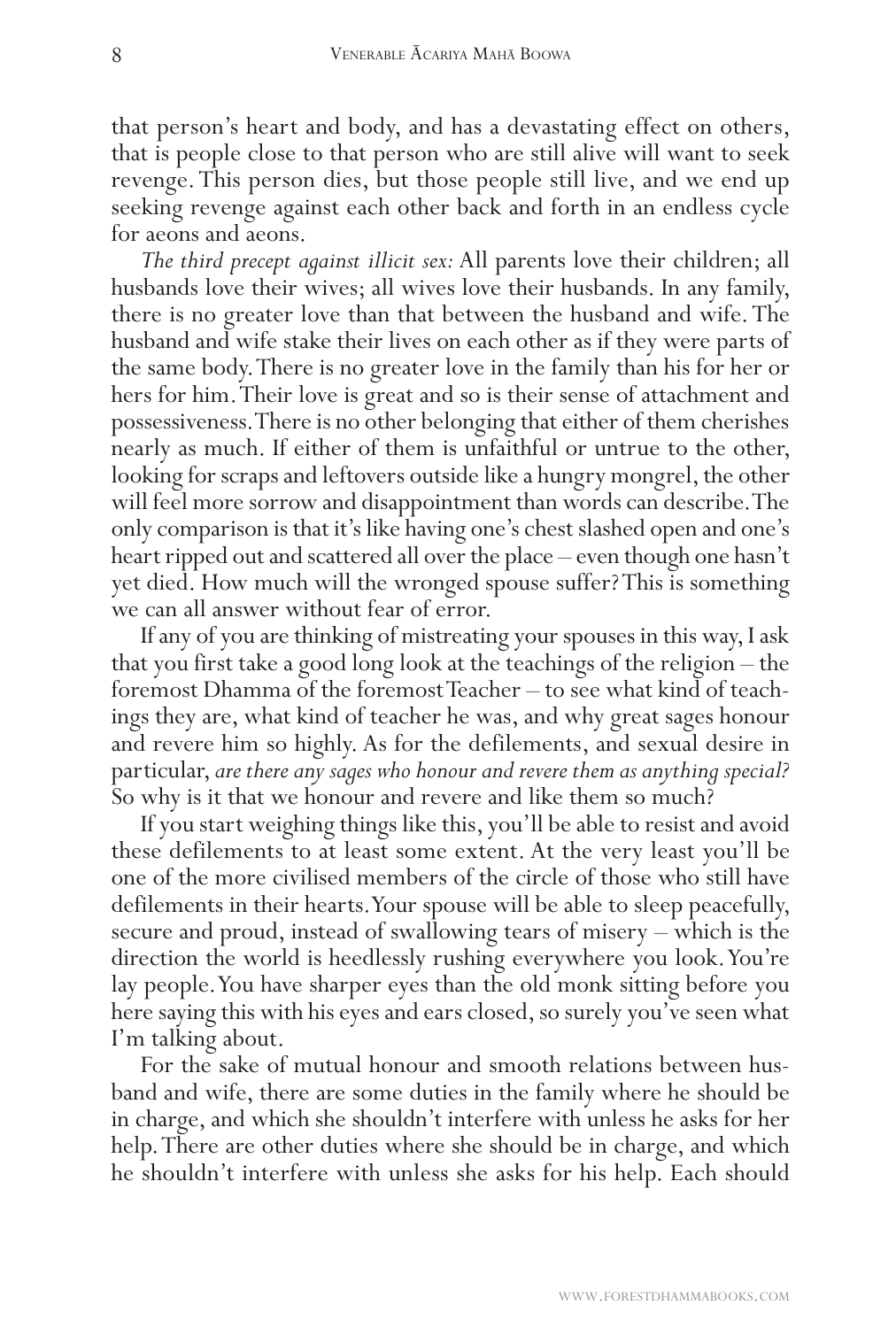let the other be in charge of whatever the other is best at. Each should honour and show deference to the other and not curse the other or cast aspersions on his or her parents or family. Always show respect when you speak of your spouse's family. Never speak of them with contempt. Even though there may be times when your opinions conflict, keep the issue between just the two of you. Don't go dragging in each other's family background, for that would be to show contempt for your spouse's heart in a way that can't be forgotten, and can lead to a split in the family – something neither of you wants.

If any differences of opinion come between you, don't be quick to feel anger or hatred. Think of the past, before you were married, and of how much you suffered from fear that your engagement would fall through. On top of that, think of all the trouble your families were put to as well. Now that you *are* married, in line with your hopes, you should care for your union to see that it lasts as long as you both are alive.

In becoming husband and wife, you willingly gave your lives to each other. If any issue arises between the two of you, think of it as teeth biting the tongue – they lie close together, so it's only normal that they should get in each others' way now and then. Both of you share responsibility for each other, so you should regard your stability together as more important than the small matters that come between you which can hurt your relationship.

Always remember that both of you have left your parents and now each of you holds to the other as parent, friend, and life-mate. Whatever you do, think of the heart of your owner – that is, the wife is the owner of the husband, and the husband owner of the wife – and don't do anything that would hurt your owner's feelings. Anything without an owner to look after it, no matter what, tends not to be safe, so always think of your owner. Don't be heedless or lax in your behaviour, and your family will then be stable and secure.

All of this is part of the principle of fewness of wants. If you take this principle to heart, you can go wherever you like with a clear heart – whether your work keeps you at home or takes you away – for each of you can trust the other. The earnings you gain can provide for the family's happiness because you go in all honesty and work in all honesty for the sake of the family's well-being, contentment and peace.

Even if the family is lacking in some things – in line with the principle of impermanence<sup>1</sup>  $-$  it's not nearly as serious as when a husband or wife starts looking outside. That's something very destructive. If a family has this sort of thing lurking inside it, then even if it has millions

<sup>&</sup>lt;sup>1</sup> Impermanence is one of the three characteristics of all things in the universe. This means that they all arise and cease and are subject to change.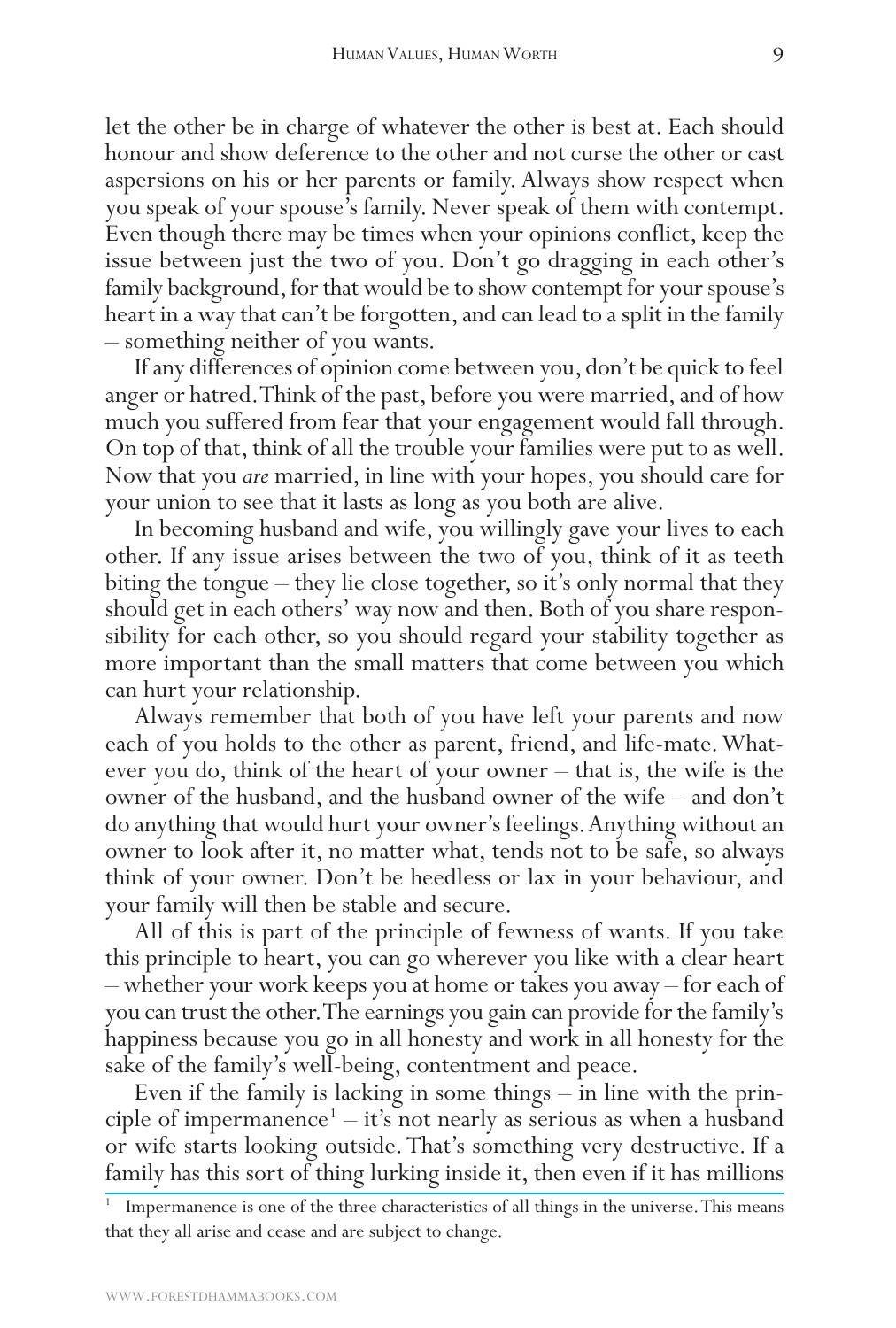in the bank, it won't be able to find any happiness. But a family that lives by the principle of fewness of wants – keeping your husband in mind, keeping your wife in mind, keeping in mind what belongs to you and what belongs to others, without overstepping your bounds – is sure to be happy and at peace. Even if some things may be lacking at times, the family can live in contentment.

The important factor in our lives as human beings is the family and the relationship between husband and wife. If this is sound, then when children are born they won't bear the emotional scars of having their parents fight over the issues that arise when one of them goes out of bounds. When parents argue over other things – a lack of this or that or whatever – it's not too serious and can be taken as normal. But quarrelling over this sort of issue is very serious and embarrasses everyone in the family. So for this reason you should always be very strict with yourself in this matter. Don't let yourself be heedless or lax in your behaviour.

As for quarrelling about other matters, you should be careful about that too. When parents quarrel for any reason, the children can't look one another in the face. When they go to school or out with their friends, they can't look their friends in the face, because of their embarrassment.

*The fourth precept, against lying:* Why did the Buddha teach us not to lie? Let's think about it. Is there anything good about lying? Suppose everyone in the country, everyone in the world, lied to one another whenever they met. Wherever you'd go, there'd be nothing but lies. You wouldn't be able to get any truth or honesty out of anyone at all. If this were the case how could we human beings live with one another? It'd be impossible. If we couldn't get any truth or honesty from one another, we wouldn't be able to live together. So in order that friends, husbands, wives, parents, children, and people throughout society can live together and trust one another, we need to hold to honesty and truthfulness as a basic principle in all our dealings. The nation will then have a strong foundation.

Here I'm giving just a short explanation of the fourth precept so that you will see how great the value of truthfulness is. The fact that the people of the world can live together is because of truthfulness, and not because of lies and dishonesty. Lies are very destructive to the world. People who hope for one another's well-being should be entirely honest and truthful in their dealings. Lies are like disembodied spirits that deceive people and eat away at the nation. This is why the society of good people despises those who tell lies and does its best to keep them out of its midst. The only people who like lying are those who harvest their crops from the hearts and livers of others, in other words, those who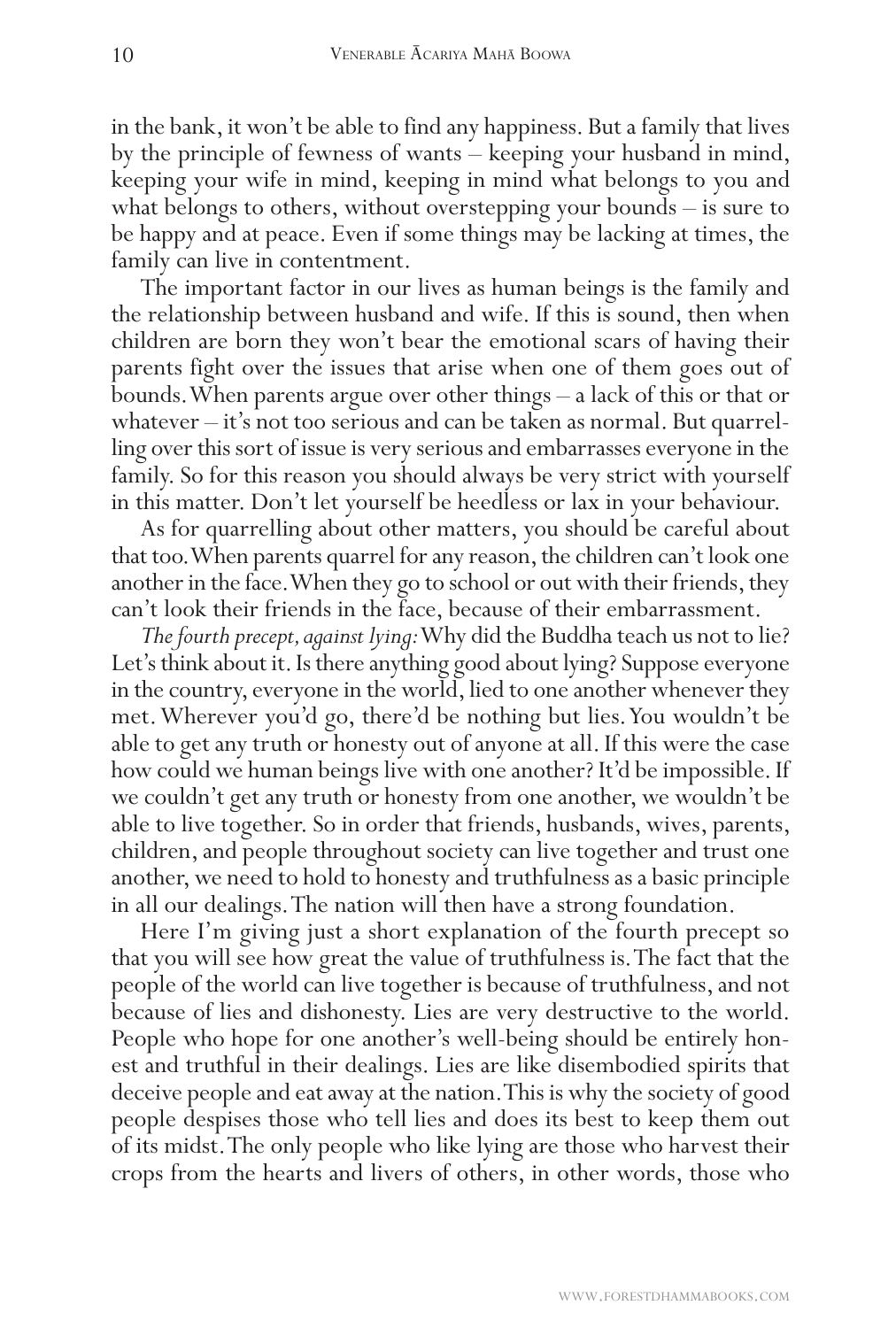make their living by fraud and deceit. Lying is thus a means of livelihood only for evil people and is of absolutely no use to good people. This is why the Buddha taught us not to lie, because lies are like executioners waiting to torture people and bring them to a bad end.

*The fifth precept, against drinking alcohol:* What is alcohol? Alcohol here refers to any intoxicant. It changes the person who takes it from a full human being to one with something lacking. The more we take it, the more we're lacking, to the point where we become raving lunatics.

When we were newly born, our parents never gave us alcohol to drink. They gave us only good things like food to eat and mother's milk – good, pure things extracted from her blood – to drink. We were able to grow because of our mother's milk and the other good, nutritious food our parents gave us until we grew to adulthood. But after having grown up on good nutritious food, we then take alcohol and other intoxicants to poison and drug ourselves. Exactly where this adds to the value and honour of our status as human beings is something I have yet to see.

Think about this for a minute: Suppose that all of us sitting here were drunk, from old Grandfather Boowa on down. Suppose we were all roaring drunk, sprawled all over the roadsides. Everywhere you went, there'd be people defecating and urinating in their pants all over the place, with no sense of shame or embarrassment in line with ordinary human manners. Could you stand to look at it? If alcohol were really good, as people like to pretend it is, wouldn't then good people express their admiration for drunkards sprawled all over the roadsides, their urine and excrement covering themselves and their surroundings? "These drunkards are really outstanding, aren't they? They don't have to look for a place to defecate. They can do it right in their pants. Ordinary people can't do that. These drunkards are really extraordinary, aren't they?" Would they ever say anything like this?

Suppose that wherever you went there were drunk people all over the roadside. Could you bear to look at it? With drunk people – in other words, crazy people – everywhere, who could stand it? Where would you get any good people willing to come and look at the crazy people all over the nation? There'd be no more value left to human beings. There'd be nothing but crazy people filling the country. Is this the way alcohol is good? It's good only for making people crazy. There's nothing good about the alcohol itself, so where are the crazy people who drink it going to get anything good from it? Who would want to live in this world if there were nothing but people crazy from drinking, sprawled all over the place, staking out their claims on every roadside.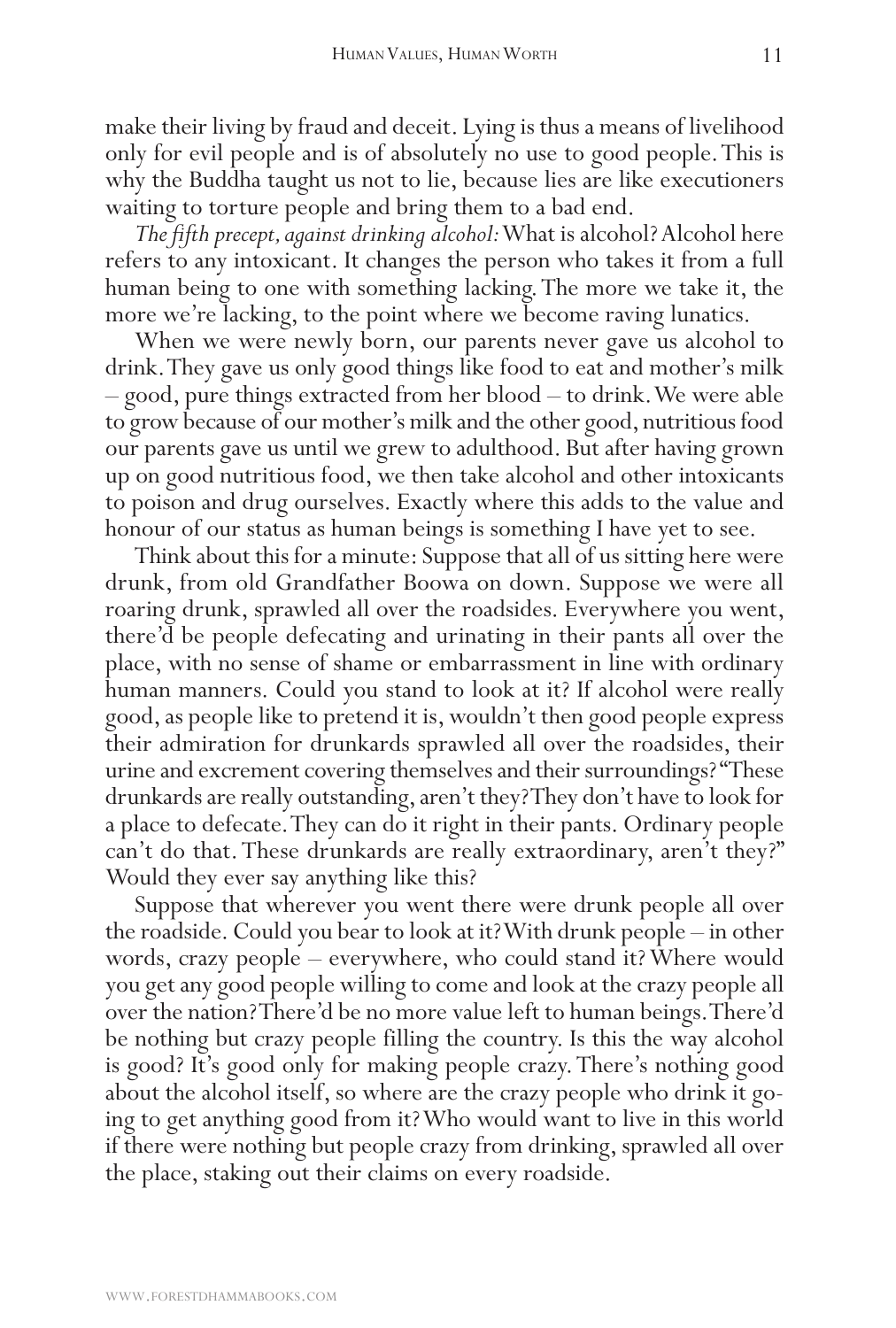This is why the Buddha cautioned us against drinking alcohol*. He didn't want people all over the nation to be crazy, ruining their good manners as human beings and ruining their work.* A drunk person is no different from a dead person. He can't do any work – aside from boasting. He damages his intelligence and finds it easy to do anything at all with no sense of conscience or deference, no fear of evil or the results of kamma<sup>2</sup>, no respect for people or places at all. He can go anywhere and say anything with no sense of shame or embarrassment. He can speak without stopping from dawn to dusk – that's a drunk person. He talks endlessly, going around in circles, boring his listeners to death. After a while, "Well, it's time to get going." Then he starts talking again. Then, "Well, I guess I'd better be going." Then he starts talking again. He goes on and on like this all day long – "I guess I'd better be going," all day long, but he never goes – that's a drunk person. He speaks without any purpose, any aim, any substance, any concern for whether what he says is good or bad, right or wrong. He can keep babbling endlessly, without any sense of the time of day. *That's drunkenness – no mindfulness, no restraint at all.* A person at his stupidest is a drunk person, but he's the one who boasts most of his cleverness. A drunk person is nothing but a crazy person, which is why alcohol is called 'crazy water'. Whoever wants to be a decent human being should refrain from it. There's nothing good about alcohol, so as good people how can we pretend that bad things – things that make us dizzy and drunk – can make us good in any way?

This has been just a short explanation of the five precepts, from the one against killing to the one against taking intoxicants. These precepts are called the principles of morality – principles for human beings, beings who are endowed with a high status, the status that comes with intelligence. To be an intelligent human being means to be clever in maintaining one's moral virtue, not clever in taking intoxicants, creat- ing animosity, or abusing other people. People of that sort aren't called intelligent. They're called fools.

The teachings of the Buddha are accurate, correct, and appropriate for human beings to put into practice in line with their position in life. There's nothing in the principles of the Dhamma to act as a dead-weight on the progress of the world. In fact, the world is what acts as a deadweight on the Dhamma, destroying it without any real sense of conscience. If we act like this, all we lack is tails. Otherwise they could call us dogs. Even without tails they can still call us dogs when we act so dissolute that we outstrip the world. If we go out and try to snatch tails from dogs, we should watch out – they might bite us.

<sup>&</sup>lt;sup>2</sup> *Kamma* – actions done with intention by way of body, speech or mind which have a moral content of good, bad, or neutral. All such actions bring back a corresponding result, that is, good actions bring good results in the future, bad actions bring bad results.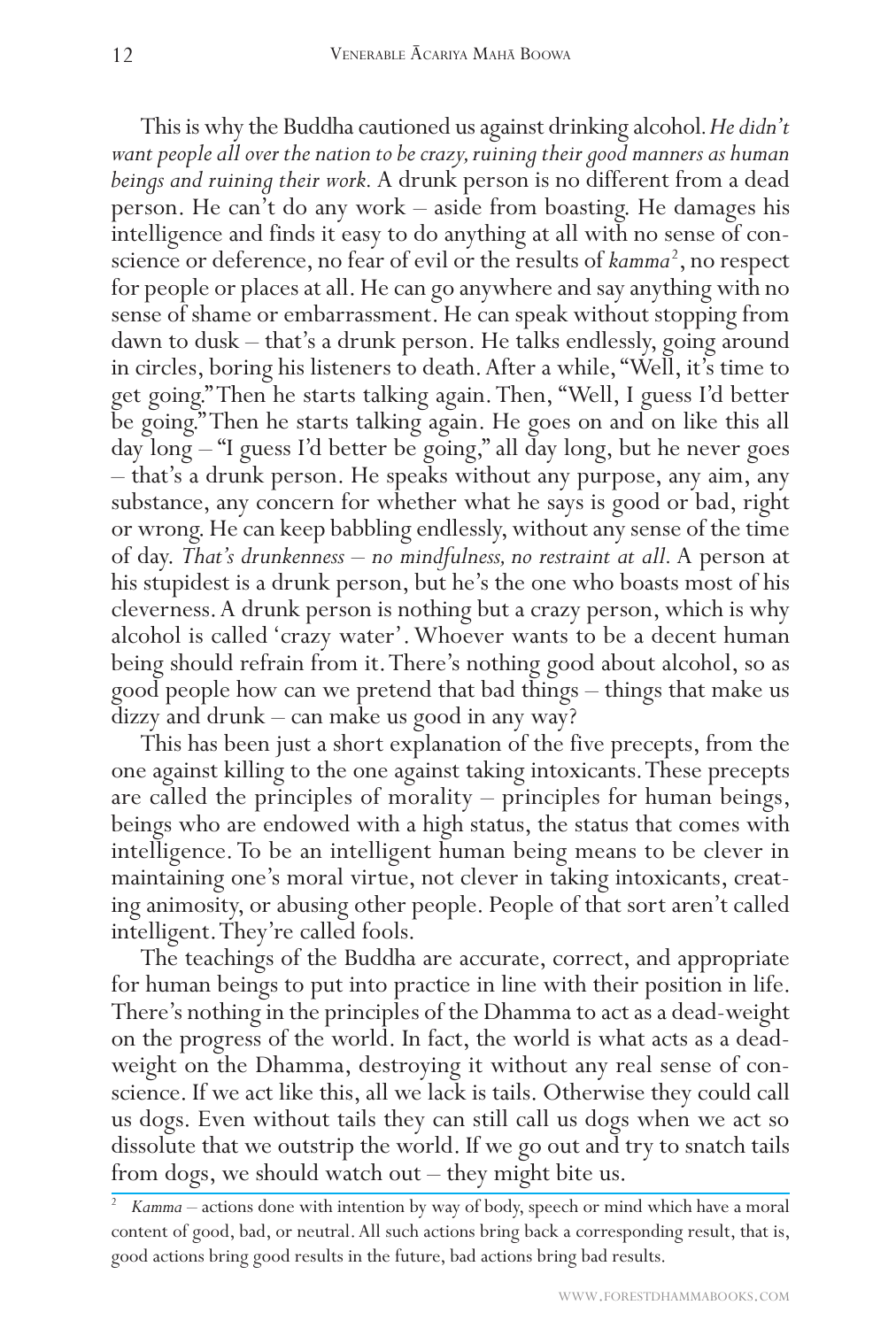We've gotten way out of bounds. We say we've progressed, that we're advanced and civilised, but if we get so reckless and carried away with the world that we don't give a thought to what's reasonable, noble, or right, then the material progress of the world will simply become a fire with which we burn one another and we won't have a world left to live in. We can't pretend that we're dogs, because we have no tails; if we try to snatch their tails from them, they'll bite us. This is what it means to be a fake human being. This is what we fake human beings are like. If we try to pretend that we're genuine human beings, we don't have any moral virtue to our name. We don't have any manners good enough to fit in with our status as human beings. If we try to pretend that we're animals, we don't have any tails. These are the sorts of difficulties we get ourselves into, the damage we do to ourselves and the common good if we go against the teachings of the religion. And this is why the practice of the Dhamma is fitting for our true status as human beings – because the Buddha taught the religion to the human race.

nisamma karaõaÿ seyyo:

"Before you do anything, reflect on whether it's right or wrong." Don't act simply on your moods or desires. Moods and desires have no true standards. Desire: You can desire everything. Even when you've eaten your fill, you can still want more. Your desires are hungry – hungry all the time. That's desire. It has no standards or limits at all. The Buddha calls this the lower side of the mind.

This is why you need to use Dhamma to contemplate 'desire' and take it apart to see what it wants. If, on reflection, you see that what it wants is reasonable, only then should you go ahead and act on it. But if it wants to eat and, after you've eaten, it still wants more, then ask it*: "What more do you want to eat? The sky? Nobody in the world eats sky. Whatever people eat, you've already eaten. You've had enough already, so what more do you want?"* When your desires are stubborn, you really have to come down hard on them like this if you want to be a good person of moderate wants.

We have to teach ourselves, to force ourselves to stay within limits and restrictions, for our desires and moods if left to themselves know no limits. If we act simply in line with our desires, the human race will degenerate, so we need the principles of moral virtue as our guide. The teachings of the religion are an important means for putting ourselves in order as good people living in happiness and peace. If you lack moral virtue, then even if you search for happiness until the day you die you'll never find it. Instead, you'll find nothing but suffering and discontent.

What's right and appropriate, no matter who you are, is to put the teachings of the religion into practice. To lack Dhamma – in other words,